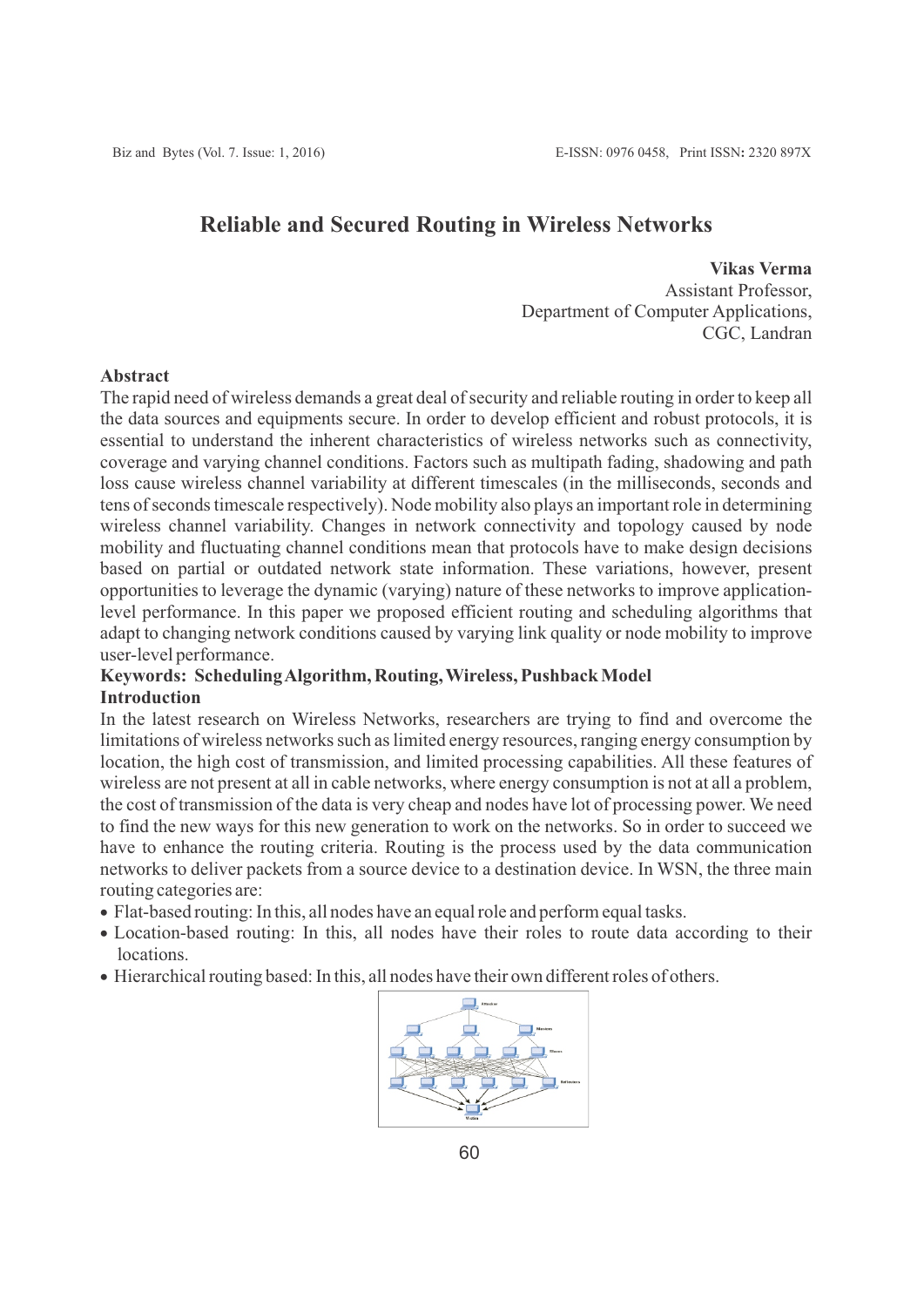#### **How to Route in Wireless Networks**

The broadcast nature of wireless networks allows a much richer set of approaches to be taken when forwarding packets between source and destination than traditional hop-by-hop forwarding along pre-specified paths. These strategies fall into two broad categories - opportunistic forwarding, which exploits relay diversity by opportunistically selecting an overhearing relay as a forwarder, and cooperative forwarding, which relies on the synchronized transmissions of relays to reinforce received signal strengths. Our objective is to understand which among these two approaches provides higher performance (throughput) in presence of multiple competing and interfering network flows.



Routing zone with radius r=2

We observe that opportunism outperforms cooperation and identify interference resulting from the larger number of transmissions under cooperative forwarding as a cause for mitigating the potential gains achievable with cooperative forwarding .Mobility in wireless networks introduces additional sources of channel variation and makes routing even more challenging. Frequent changes in network topology require additional control overhead for gathering link state information needed for determining routes.

#### **Related Work**

According to routing includes origin packets in the direction that is referred as a destination by giving packet delivery relation. This thing guarantees the efficient delivery of packets from source to destination.

By implementing this work the failure issue of the nodes reduced considerably. This rule enhances the life of wireless detector by estimating the interval of nodes. The Proposed protocol selects a cluster head that have a highest energy. The cluster head sends the packets to the gateways. XU Jiuqiang. projected the prominent rule for connecting nodes. This rule provides a way to attach the nodes of wireless network.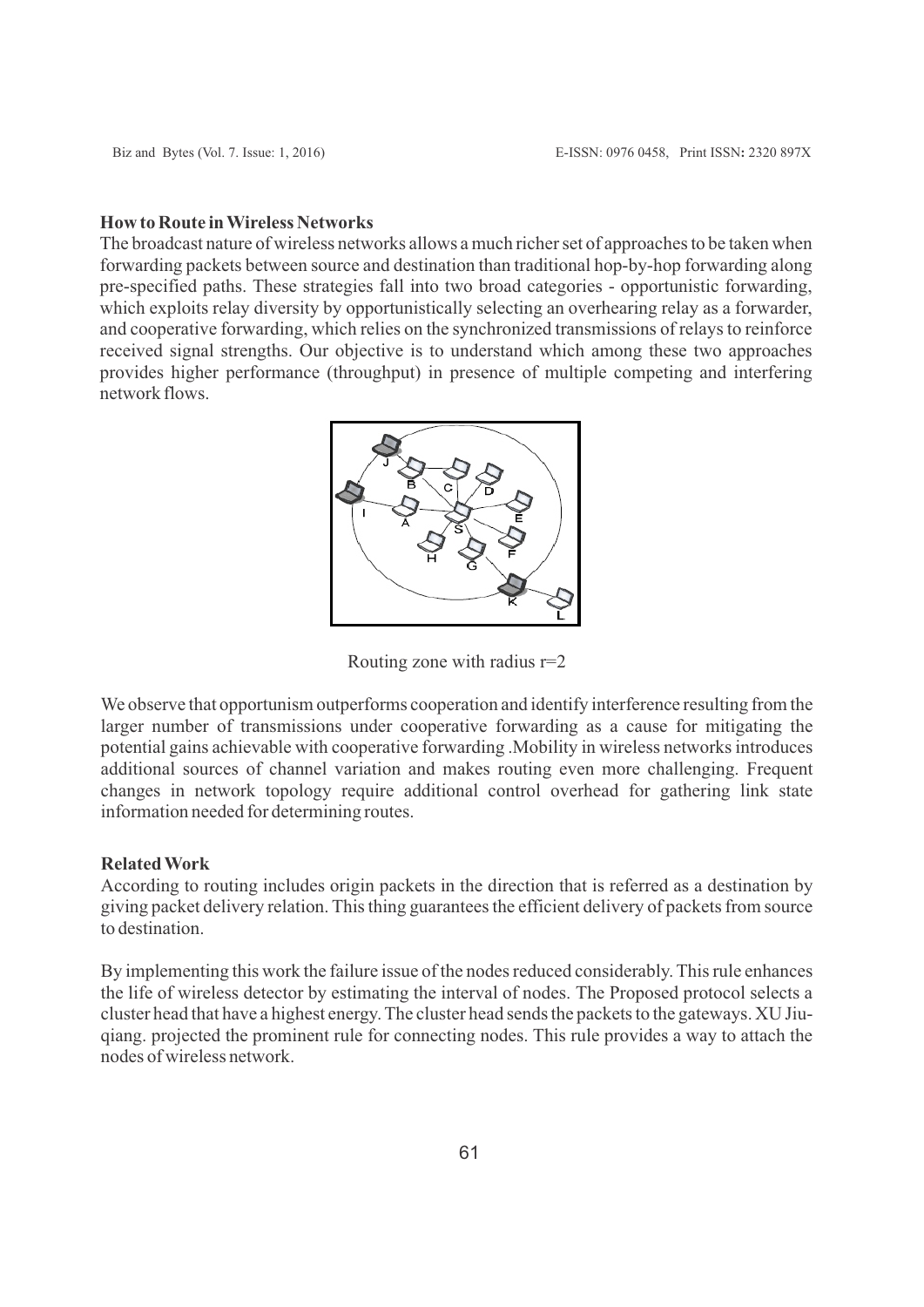#### **Experimental Design**

The proposed model has been designed for the minimal use of energy and hence minimum energy consumption over the wireless networks along with high energy level path selection for the Reliable Routing and Scheduling in Wireless Networks. It starts with development of nodes to execute the essential simulation and then implementation of necessary code for pushback algorithm for detecting the dead nodes. After implementing the energy based path selection for load balancing now implement the best among various paths using Game Theory.



Figure1. Design Strategy

Having an accurate model for the push back process is important for this and identifying all of the intrusions that may occur can lead to more inaccurate and non-realistic decision making After testing a model with a more detailed push back process we found that a lot of the routing process got easier and more secured. It has been enhanced for the dual layer, which checks the network performance evaluation and security level of the target nodes in order to protect nodes from intruders. Here is the flowchart for the experimental design.

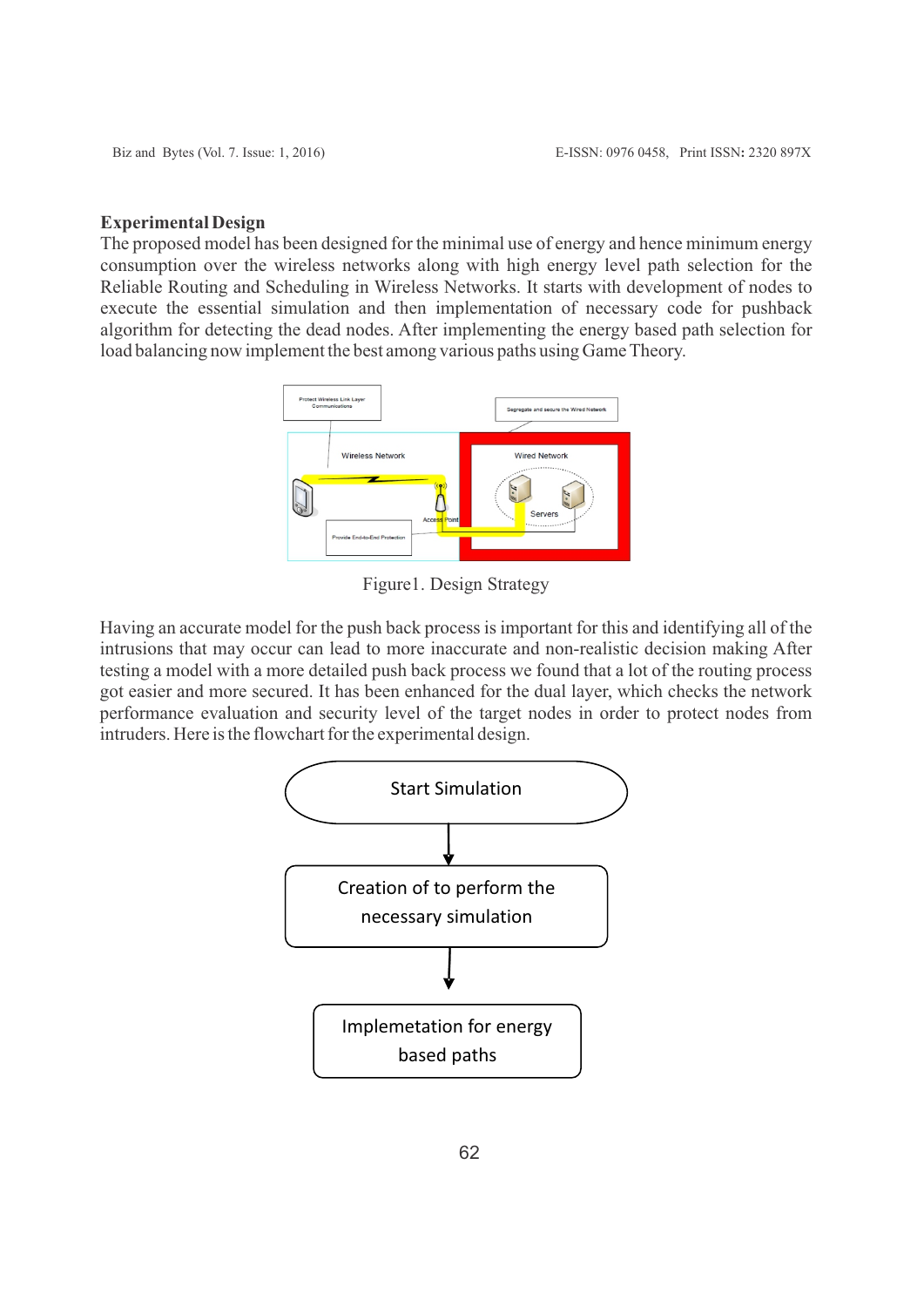

Flow chart of work planning

The following algorithm defines the proposed pushback agent model in detail:

Algorithm 1: pushback routing algorithm

- 1) Choose the node
- 2) Connect the wireless node during the startup phase.
- 3) Nodes starts sending the neighbor setup phase.
- 4) When a wireless node needs to send the data, routing algorithm starts.
- 5) Routing algorithm calls pushback model.
- 6) Pushback model analyzes the nodes.
	- a) Node replies with initial acknowledgement
	- b) If initial acknowledgement is found successful
		- i) Check the node availability
		- ii) Check the available queue size.
		- iii) Give acknowledgement
- 7) If b (iii) returns true, start the process
	- i) Share the information
	- ii) Send the query code
	- iii) Destination node will reply with the query code.
	- iv) Establish the connection
	- v) Start routing the process

### **Result Analysis**

The overall results of the simulation has been obtained from various network performance parameters, which are collected in terms of data in the terms of data propagation, queuing delay and other related parameters.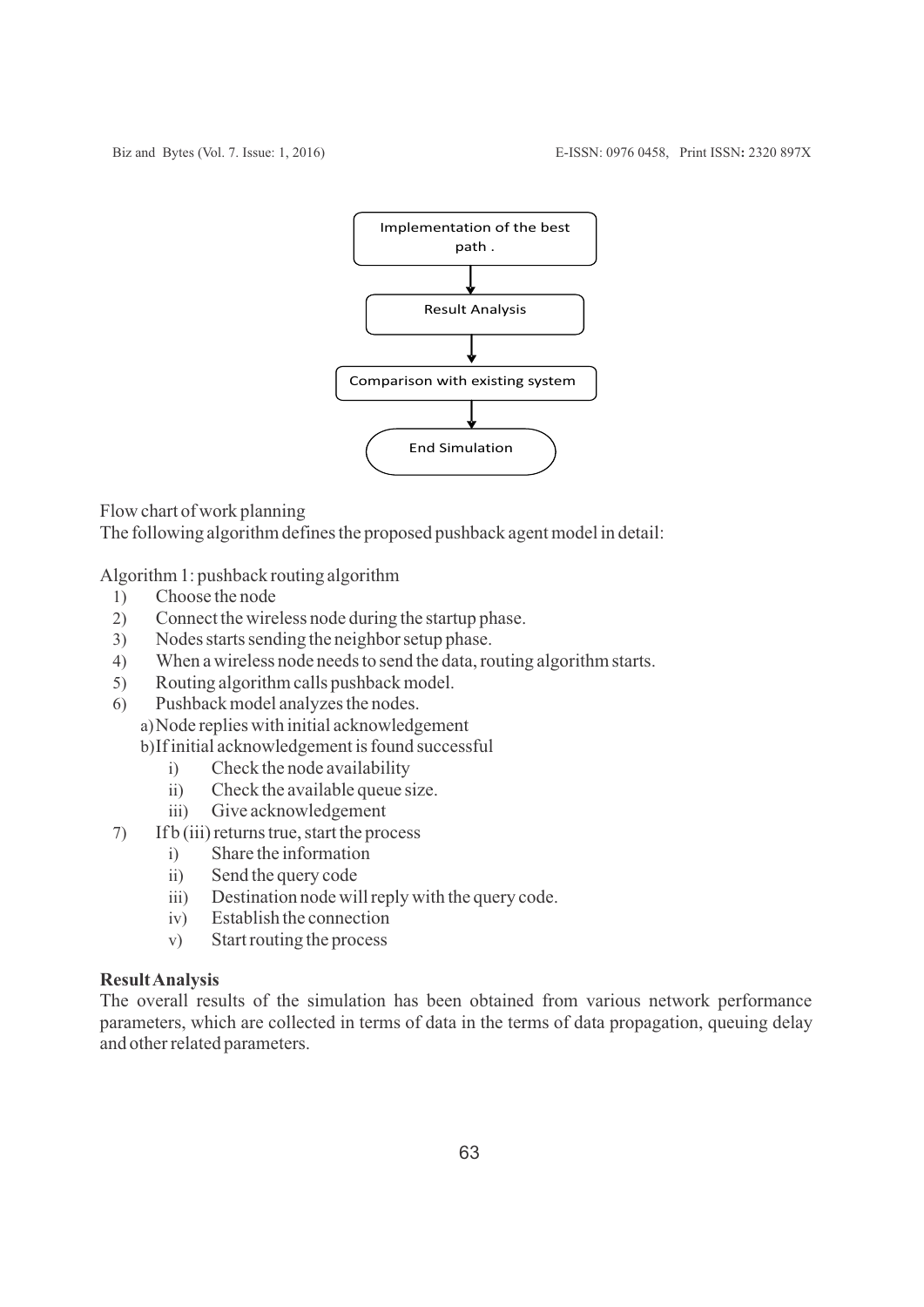

Fig 2. Performance evaluation based upon the transmission delay

Figure 1 gives the performance result of transmission delay obtained from proposed model simulation. The delay tells the performance of the network. The proposed model has been tested with constant bit rate at the rate of 100 kbps over which are targeted from source to destination.



Fig 3. Performance evaluation based upon the energy consumption

Energy consumption in wireless network is evaluated for the overall performance of the proposed model in order to estimate the overall remaining energy on the nodes. All the nodes transmit the data packets in order to send these packets they lose some of the energy which has been tested. The energy less nodes and the more energetic nodes are the most susceptible nodes in the routing process. Those nodes have to be skipped from the routing for secured and efficient routing process.

### **Conclusion**

The proposed model has been considered as the efficient method for Reliable and secured routing in Wireless Networks which is achieved by implementing pushback algorithm which gives security assurance and reliable routing between source and destination. The proposed model has